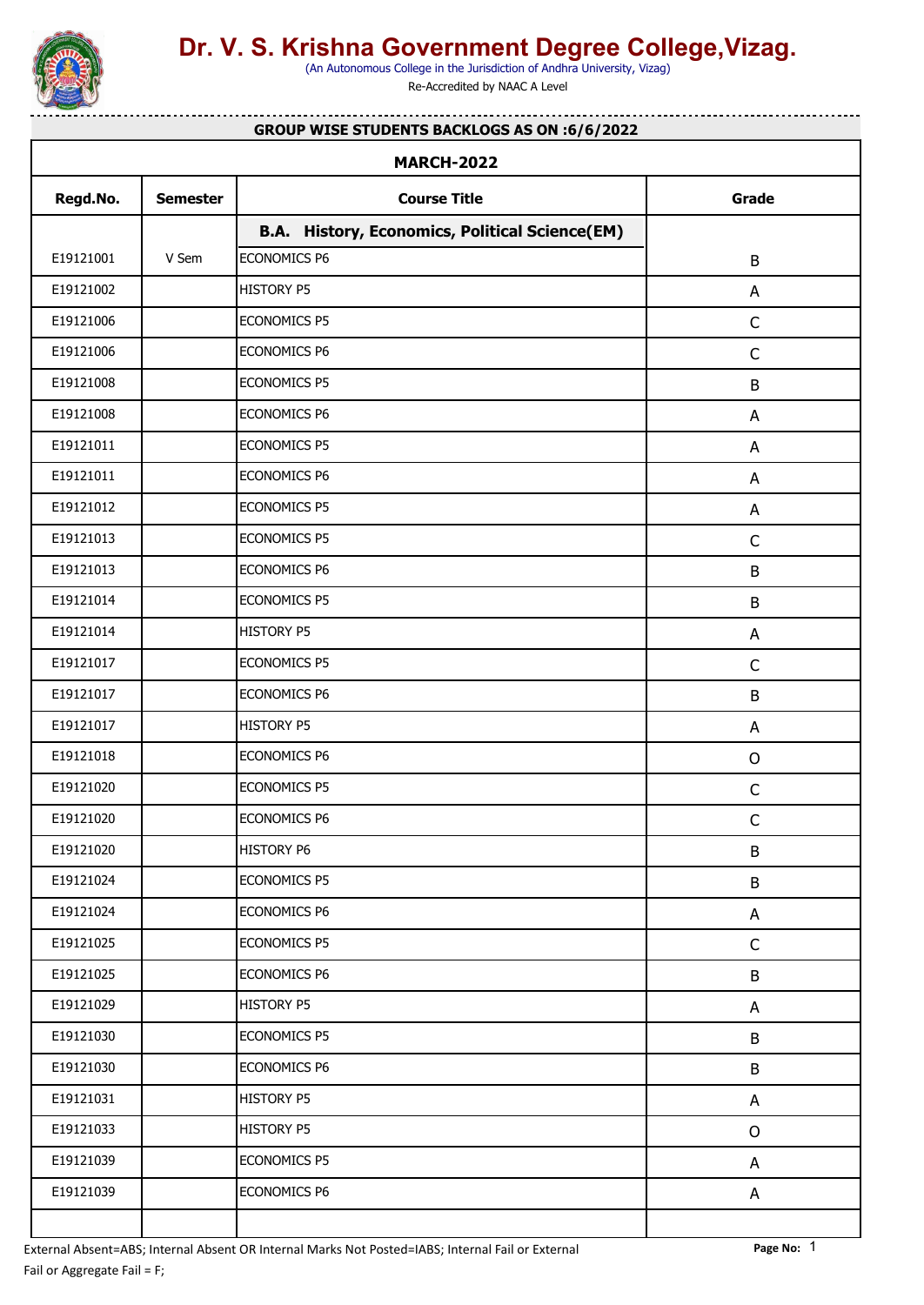

(An Autonomous College in the Jurisdiction of Andhra University, Vizag)

Re-Accredited by NAAC A Level

#### **GROUP WISE STUDENTS BACKLOGS AS ON :6/6/2022**

. . . . . . . . . . . . . . .

| <b>MARCH-2022</b> |                 |                                                       |              |  |  |
|-------------------|-----------------|-------------------------------------------------------|--------------|--|--|
| Regd.No.          | <b>Semester</b> | <b>Course Title</b>                                   | Grade        |  |  |
| E19121041         | V Sem           | ECONOMICS P6                                          | A            |  |  |
| E19121043         |                 | <b>ECONOMICS P5</b>                                   | B            |  |  |
| E19121043         |                 | ECONOMICS P6                                          | $\sf B$      |  |  |
| E19121044         |                 | ECONOMICS P5                                          | A            |  |  |
| E19121044         |                 | ECONOMICS P6                                          | A            |  |  |
| E19121045         |                 | ECONOMICS P5                                          | A            |  |  |
| E19121045         |                 | ECONOMICS P6                                          | $\mathsf{O}$ |  |  |
| E19121047         |                 | <b>ECONOMICS P5</b>                                   | B            |  |  |
| E19121047         |                 | ECONOMICS P6                                          | A            |  |  |
| E19121048         |                 | <b>ECONOMICS P5</b>                                   | $\mathsf{C}$ |  |  |
| E19121048         |                 | ECONOMICS P6                                          | A            |  |  |
| E19121048         |                 | <b>HISTORY P5</b>                                     | $\mathsf O$  |  |  |
|                   |                 | <b>B.A. History, Economics, Political Science(TM)</b> |              |  |  |
| T19121073         | V Sem           | <b>ECONOMICS P5</b>                                   | B            |  |  |
| T19121073         |                 | ECONOMICS P6                                          | B            |  |  |
| T19121073         |                 | <b>HISTORY P5</b>                                     | $\mathsf C$  |  |  |
| T19121075         |                 | <b>ECONOMICS P5</b>                                   | B            |  |  |
| T19121075         |                 | ECONOMICS P6                                          | B            |  |  |
| T19121077         |                 | <b>ECONOMICS P5</b>                                   | $\sf B$      |  |  |
| T19121077         |                 | <b>ECONOMICS P6</b>                                   | B            |  |  |
| T19121078         |                 | <b>ECONOMICS P5</b>                                   | B            |  |  |
| T19121078         |                 | ECONOMICS P6                                          | A            |  |  |
| T19121080         |                 | ECONOMICS P6                                          | $\mathsf C$  |  |  |
| T19121080         |                 | <b>HISTORY P5</b>                                     | $\mathsf C$  |  |  |
| T19121080         |                 | POLITICAL SCIENCE P6                                  | B            |  |  |
| T19121082         |                 | <b>ECONOMICS P5</b>                                   | $\mathsf C$  |  |  |
| T19121088         |                 | ECONOMICS P5                                          | B            |  |  |
| T19121088         |                 | ECONOMICS P6                                          | $\mathsf C$  |  |  |
| T19121088         |                 | <b>HISTORY P5</b>                                     | B            |  |  |
| T19121089         |                 | ECONOMICS P5                                          | F            |  |  |
| T19121089         |                 | ECONOMICS P6                                          | $\sf B$      |  |  |
| T19121090         |                 | ECONOMICS P6                                          | A            |  |  |
|                   |                 |                                                       |              |  |  |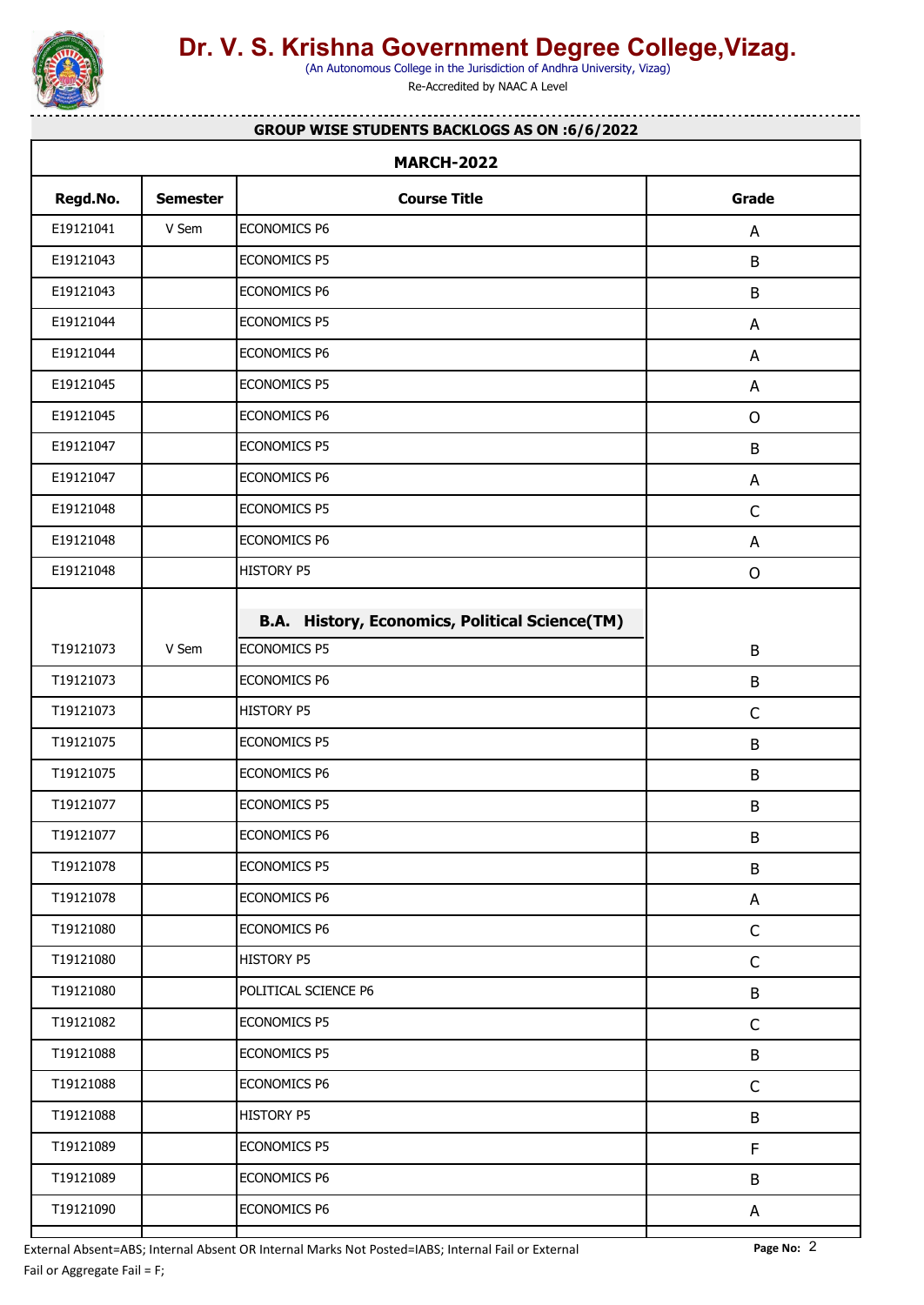

(An Autonomous College in the Jurisdiction of Andhra University, Vizag)

Re-Accredited by NAAC A Level

#### **GROUP WISE STUDENTS BACKLOGS AS ON :6/6/2022**

. . . . . . . . . . . . . . .

| Regd.No.  | <b>Semester</b> | <b>Course Title</b> | Grade        |
|-----------|-----------------|---------------------|--------------|
| T19121091 | V Sem           | <b>ECONOMICS P5</b> | B            |
| T19121091 |                 | <b>ECONOMICS P6</b> | $\mathsf C$  |
| T19121091 |                 | <b>HISTORY P5</b>   | $\mathsf C$  |
| T19121094 |                 | ECONOMICS P5        | D            |
| T19121094 |                 | <b>ECONOMICS P6</b> | $\mathsf{C}$ |
| T19121094 |                 | <b>HISTORY P5</b>   | B            |
| T19121095 |                 | ECONOMICS P5        | $\mathsf C$  |
| T19121095 |                 | <b>ECONOMICS P6</b> | B            |
| T19121095 |                 | <b>HISTORY P5</b>   | $\mathsf C$  |
| T19121096 |                 | <b>ECONOMICS P5</b> | A            |
| T19121099 |                 | <b>ECONOMICS P5</b> | B            |
| T19121099 |                 | <b>ECONOMICS P6</b> | A            |
| T19121099 |                 | <b>HISTORY P5</b>   | A            |
| T19121115 |                 | ECONOMICS P5        | A            |
| T19121118 |                 | <b>ECONOMICS P5</b> | $\mathsf C$  |
| T19121123 |                 | <b>ECONOMICS P5</b> | B            |
| T19121123 |                 | <b>ECONOMICS P6</b> | B            |
| T19121123 |                 | <b>HISTORY P5</b>   | B            |
| T19121125 |                 | <b>ECONOMICS P5</b> | $\mathsf{C}$ |
| T19121125 |                 | <b>ECONOMICS P6</b> | $\mathsf C$  |
| T19121126 |                 | <b>ECONOMICS P6</b> | A            |
| T19121128 |                 | ECONOMICS P5        | B            |
| T19121128 |                 | ECONOMICS P6        | A            |
| T19121131 |                 | ECONOMICS P5        | A            |
| T19121131 |                 | <b>HISTORY P5</b>   | A            |
| T19121133 |                 | ECONOMICS P5        | B            |
| T19121133 |                 | ECONOMICS P6        | B            |
| T19121137 |                 | ECONOMICS P5        | B            |
| T19121137 |                 | ECONOMICS P6        | A            |
| T19121140 |                 | ECONOMICS P6        | A            |
| T19121141 |                 | ECONOMICS P5        | B            |
| T19121141 |                 | ECONOMICS P6        | A            |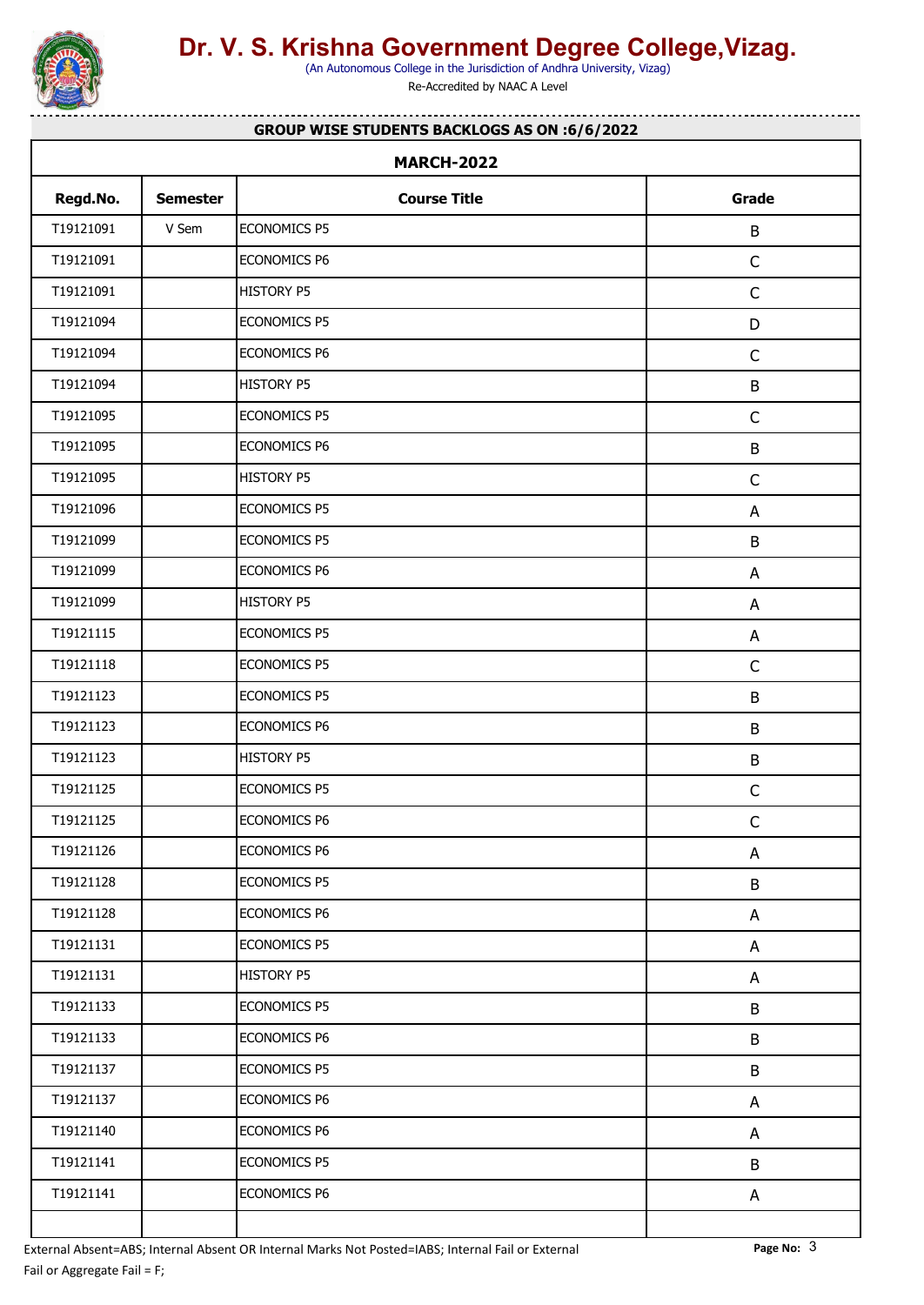

(An Autonomous College in the Jurisdiction of Andhra University, Vizag)

. . . . . . . . . . . . . .

Re-Accredited by NAAC A Level

#### **GROUP WISE STUDENTS BACKLOGS AS ON :6/6/2022**

|           |                 | <b>MARCH-2022</b>                                   |              |
|-----------|-----------------|-----------------------------------------------------|--------------|
| Regd.No.  | <b>Semester</b> | <b>Course Title</b>                                 | Grade        |
| T19121143 | V Sem           | <b>ECONOMICS P5</b>                                 | B            |
| T19121143 |                 | <b>ECONOMICS P6</b>                                 | A            |
| T19121144 |                 | <b>ECONOMICS P6</b>                                 | A            |
|           |                 | <b>B.A. Spl.English, History, Political Science</b> |              |
| E19122003 | V Sem           | <b>HISTORY P5</b>                                   | B            |
| E19122012 |                 | SPECIAL ENGLISH P5                                  | B            |
| E19122013 |                 | SPECIAL ENGLISH P6                                  | B            |
|           |                 | <b>B.Com. General (English Medium)</b>              |              |
| E19331022 | V Sem           | <b>CENTRAL BANKING</b>                              | B            |
| E19331030 |                 | COST ACCOUNTING                                     | $\mathsf C$  |
| E19331032 |                 | COST ACCOUNTING                                     | $\mathsf C$  |
| E19331041 |                 | COST ACCOUNTING                                     | D            |
|           |                 | <b>B.Com. General (Telugu Medium)</b>               |              |
| T19331137 | V Sem           | <b>CENTRAL BANKING</b>                              | D            |
| T19331138 |                 | <b>CENTRAL BANKING</b>                              | F            |
| T19331138 |                 | RURAL FARM CREDIT                                   | $\mathsf{C}$ |
|           |                 | <b>B.Sc Microbiology, BioChemistry, Chemistry</b>   |              |
| E19206012 | V Sem           | <b>BIOCHEMISTRY P5</b>                              | B            |
| E19206012 |                 | <b>CHEMISTRY P5</b>                                 | A            |
| E19206013 |                 | <b>CHEMISTRY P6</b>                                 | A            |
| E19206017 |                 | <b>CHEMISTRY P5</b>                                 | A            |
| E19206023 |                 | <b>BIOCHEMISTRY P5</b>                              | B            |
| E19206023 |                 | CHEMISTRY P5 PRACTICALS                             | F            |
| E19206023 |                 | CHEMISTRY P6 PRACTICALS                             | F            |
| E19206024 |                 | <b>BIOCHEMISTRY P5</b>                              | B            |
| E19206024 |                 | <b>CHEMISTRY P5</b>                                 | $\mathsf{O}$ |
| E19206024 |                 | <b>CHEMISTRY P6</b>                                 | $\circ$      |
| E19206028 |                 | <b>BIOCHEMISTRY P5</b>                              | $\mathsf{C}$ |
| E19206029 |                 | <b>BIOCHEMISTRY P5</b>                              | $\mathsf C$  |
| E19206032 |                 | <b>BIOCHEMISTRY P5</b>                              | B            |
|           |                 |                                                     |              |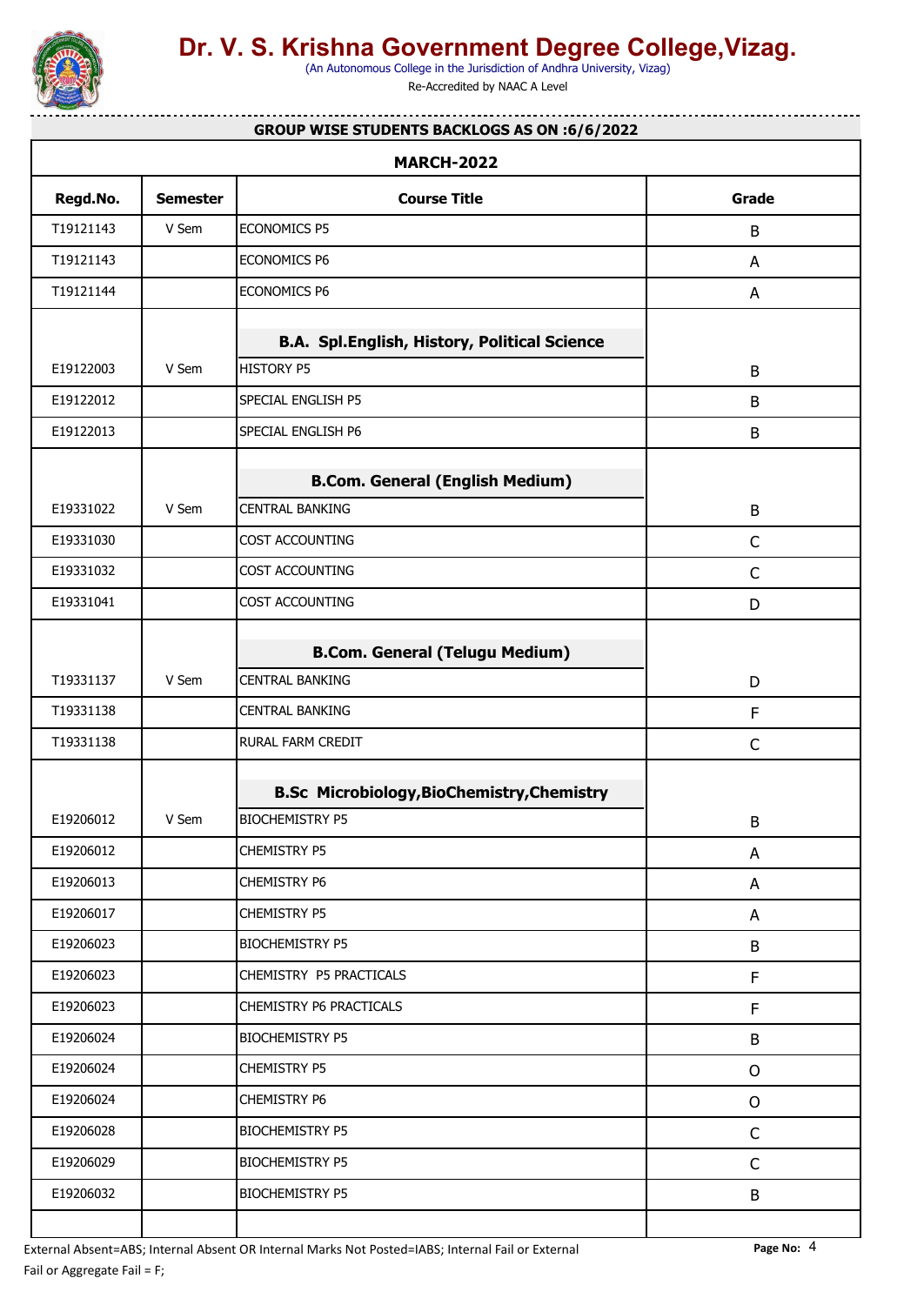

(An Autonomous College in the Jurisdiction of Andhra University, Vizag)

Re-Accredited by NAAC A Level

#### . . . . . . . . . . . . . . . **GROUP WISE STUDENTS BACKLOGS AS ON :6/6/2022**

|           |                 | <b>MARCH-2022</b>                                  |              |
|-----------|-----------------|----------------------------------------------------|--------------|
| Regd.No.  | <b>Semester</b> | <b>Course Title</b>                                | Grade        |
| E19206036 | V Sem           | <b>BIOCHEMISTRY P6</b>                             | $\mathsf C$  |
|           |                 | <b>B.Sc Microbiology, BioTechnology, Chemistry</b> |              |
| E19205001 | V Sem           | <b>CHEMISTRY P6</b>                                | B            |
| E19205002 |                 | CHEMISTRY P5                                       | $\mathsf C$  |
| E19205002 |                 | <b>CHEMISTRY P6</b>                                | $\mathsf C$  |
| E19205003 |                 | <b>CHEMISTRY P6</b>                                | A            |
| E19205004 |                 | CHEMISTRY P6                                       | $\sf B$      |
| E19205006 |                 | <b>CHEMISTRY P6</b>                                | $\mathsf C$  |
| E19205007 |                 | <b>CHEMISTRY P6</b>                                | $\mathsf C$  |
| E19205008 |                 | CHEMISTRY P6                                       | $\mathsf C$  |
| E19205009 |                 | MICROBIOLOGY P6                                    | B            |
| E19205009 |                 | <b>CHEMISTRY P6</b>                                | $\mathsf C$  |
| E19205010 |                 | CHEMISTRY P6                                       | B            |
| E19205014 |                 | <b>CHEMISTRY P6</b>                                | A            |
| E19205016 |                 | CHEMISTRY P6                                       | A            |
| E19205017 |                 | CHEMISTRY P6                                       | B            |
| E19205019 |                 | <b>CHEMISTRY P6</b>                                | A            |
| E19205021 |                 | CHEMISTRY P6                                       | $\sf B$      |
| E19205022 |                 | CHEMISTRY P6                                       | $\sf B$      |
|           |                 | <b>B.Sc. Biotechnology, Botony, Chemistry</b>      |              |
| E19204001 | V Sem           | CHEMISTRY P5                                       | $\mathsf C$  |
| E19204001 |                 | CHEMISTRY P6                                       | $\mathsf C$  |
| E19204004 |                 | CHEMISTRY P6                                       | A            |
| E19204005 |                 | <b>CHEMISTRY P6</b>                                | $\sf B$      |
| E19204005 |                 | BIOTECHNOLOGY P5 PRACTICALS                        | $\mathsf F$  |
| E19204005 |                 | BIOTECHNOLOGY P6 PRACTICALS                        | $\mathsf F$  |
| E19204006 |                 | <b>CHEMISTRY P6</b>                                | $\mathsf{C}$ |
| E19204010 |                 | BOTANY P5                                          | $\mathsf O$  |
| E19204010 |                 | <b>CHEMISTRY P5</b>                                | B            |
| E19204010 |                 | CHEMISTRY P6                                       | A            |
| E19204011 |                 | CHEMISTRY P5                                       | $\sf B$      |
|           |                 |                                                    |              |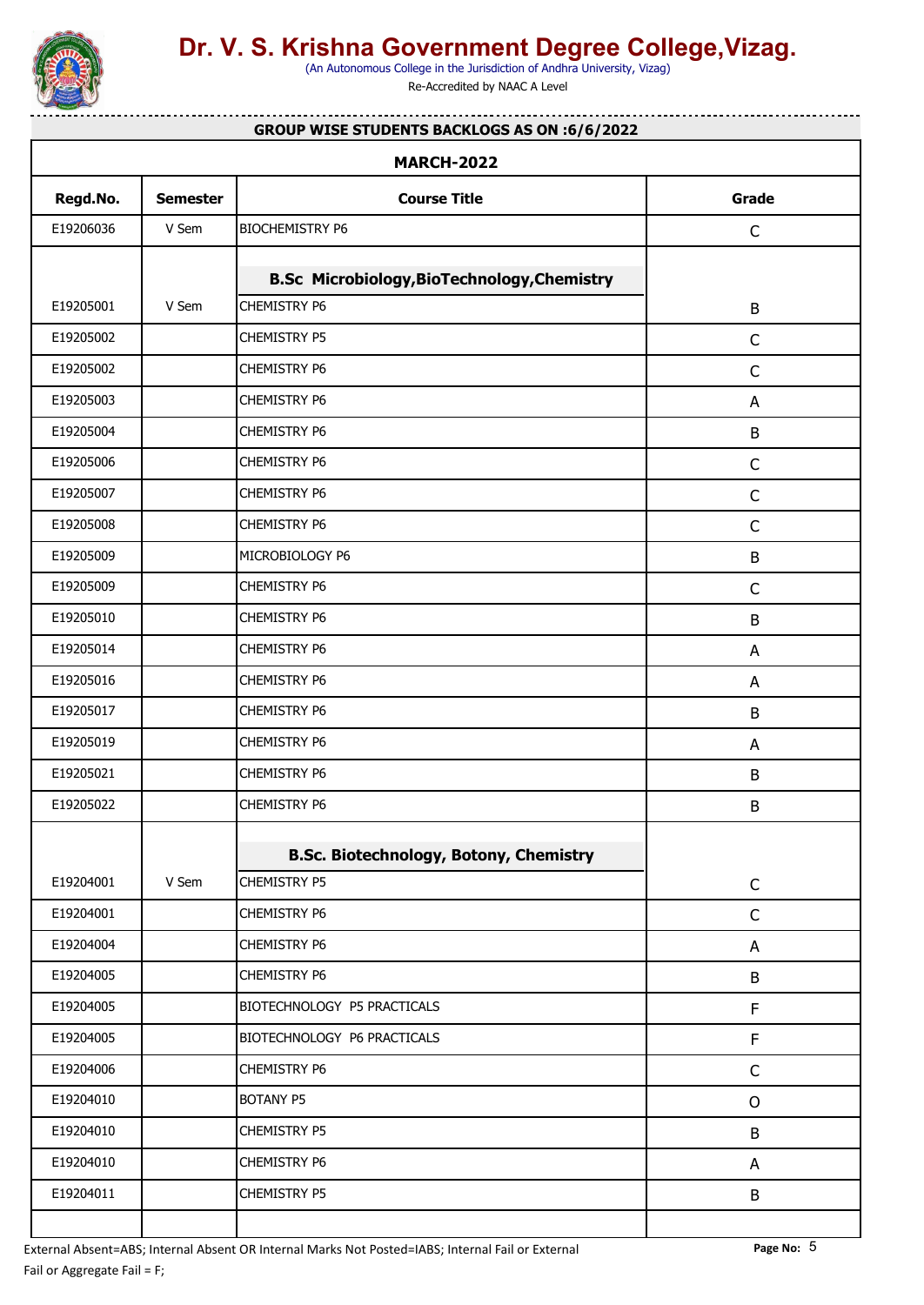

(An Autonomous College in the Jurisdiction of Andhra University, Vizag)

Re-Accredited by NAAC A Level

#### **GROUP WISE STUDENTS BACKLOGS AS ON :6/6/2022**

. . . . . . . . . . . . . .

|           |                 | <b>MARCH-2022</b>                                 |              |
|-----------|-----------------|---------------------------------------------------|--------------|
| Regd.No.  | <b>Semester</b> | <b>Course Title</b>                               | Grade        |
| E19204011 | V Sem           | <b>CHEMISTRY P6</b>                               | A            |
| E19204012 |                 | <b>BOTANY P5</b>                                  | A            |
| E19204012 |                 | <b>CHEMISTRY P5</b>                               | A            |
| E19204012 |                 | <b>CHEMISTRY P6</b>                               | A            |
| E19204021 |                 | <b>CHEMISTRY P5</b>                               | B            |
| E19204024 |                 | <b>CHEMISTRY P5</b>                               | A            |
| E19204027 |                 | <b>CHEMISTRY P5</b>                               | A            |
| E19204027 |                 | <b>CHEMISTRY P6</b>                               | B            |
| E19204030 |                 | <b>CHEMISTRY P5</b>                               | $\sf B$      |
| E19204030 |                 | <b>CHEMISTRY P6</b>                               | $\mathsf{O}$ |
| E19204031 |                 | <b>BOTANY P5</b>                                  | A            |
| E19204031 |                 | <b>CHEMISTRY P5</b>                               | $\sf B$      |
| E19204031 |                 | <b>CHEMISTRY P6</b>                               | $\sf B$      |
| E19204032 |                 | <b>BOTANY P5</b>                                  | A            |
| E19204032 |                 | <b>CHEMISTRY P5</b>                               | B            |
| E19204032 |                 | <b>CHEMISTRY P6</b>                               | $\mathsf C$  |
|           |                 | B.Sc. Botony, Zoology, Chemistry (English Medium) |              |
| E19203015 | V Sem           | <b>CHEMISTRY P5</b>                               | $\mathsf O$  |
| E19203016 |                 | <b>CHEMISTRY P5</b>                               | $\mathsf{O}$ |
| E19203019 |                 | ZOOLOGY P5                                        | $\mathsf{C}$ |
| E19203019 |                 | <b>CHEMISTRY P5</b>                               | $\mathsf O$  |
|           |                 | B.Sc. Botony, Zoology, Chemistry (Telugu Medium)  |              |
| T19203024 | V Sem           | ZOOLOGY P5                                        | $\mathsf C$  |
| T19203024 |                 | CHEMISTRY P5                                      | $\mathsf C$  |
| T19203024 |                 | <b>CHEMISTRY P6</b>                               | $\mathsf C$  |
| T19203027 |                 | ZOOLOGY P5                                        | $\mathsf C$  |
| T19203038 |                 | ZOOLOGY P5                                        | $\mathsf C$  |
| T19203038 |                 | <b>CHEMISTRY P5</b>                               | A            |
| T19203038 |                 | CHEMISTRY P6                                      | $\mathsf C$  |
| T19203063 |                 | <b>CHEMISTRY P5</b>                               | A            |
| T19203072 |                 | <b>BOTANY P5</b>                                  | $\sf B$      |
|           |                 |                                                   |              |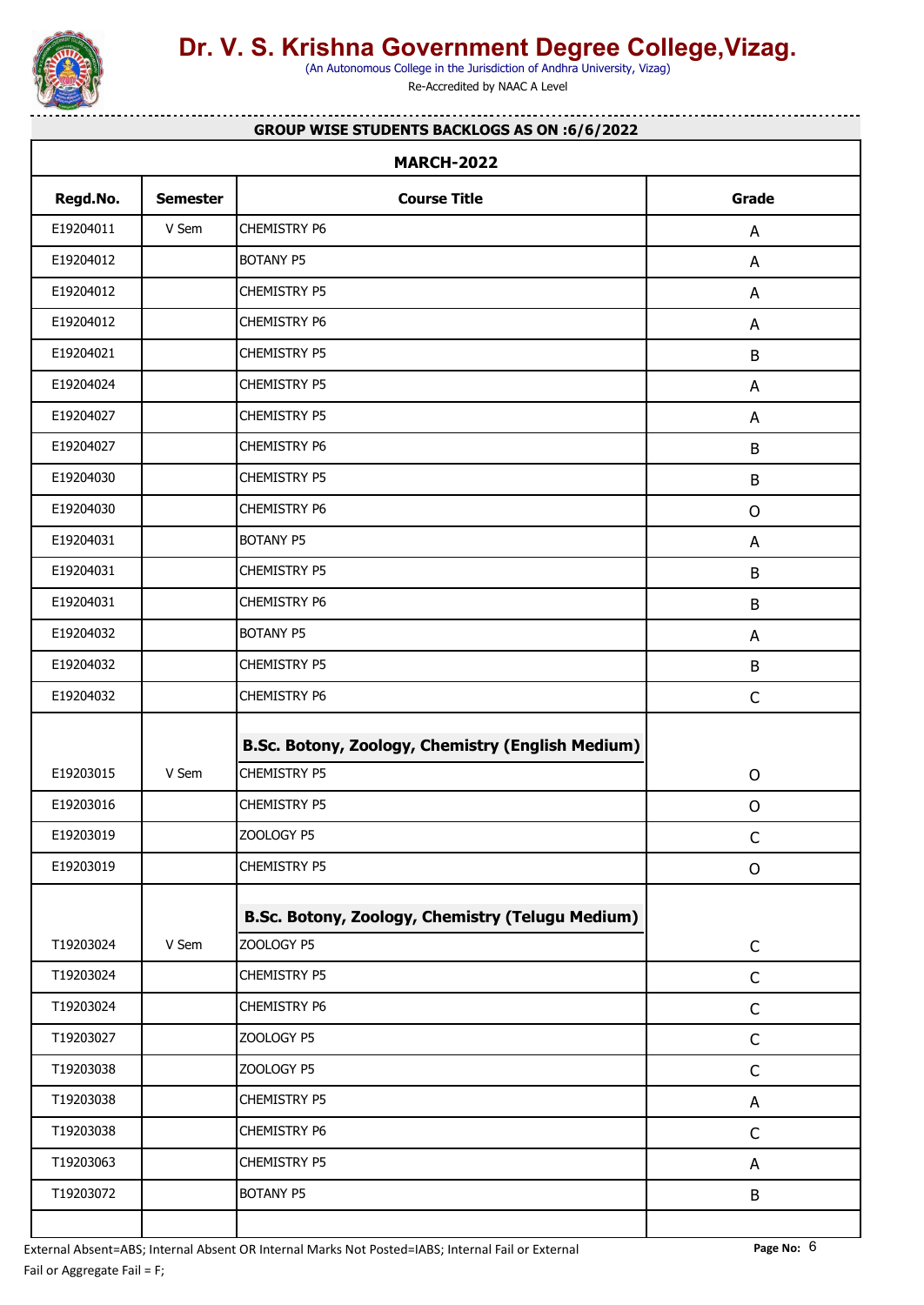

(An Autonomous College in the Jurisdiction of Andhra University, Vizag)

Re-Accredited by NAAC A Level

#### **GROUP WISE STUDENTS BACKLOGS AS ON :6/6/2022**

<u>. . . . . . . . . . . . . . .</u>

| Regd.No.  | <b>Semester</b> | <b>Course Title</b>                                 | Grade        |
|-----------|-----------------|-----------------------------------------------------|--------------|
| T19203072 | V Sem           | ZOOLOGY P5                                          | $\mathsf C$  |
| T19203072 |                 | ZOOLOGY P6                                          | $\mathsf C$  |
| T19203079 |                 | <b>CHEMISTRY P6</b>                                 | $\sf B$      |
| T19203081 |                 | <b>CHEMISTRY P6</b>                                 | $\sf B$      |
| T19203082 |                 | <b>CHEMISTRY P6</b>                                 | A            |
| T19203087 |                 | <b>BOTANY P5</b>                                    | $\mathsf C$  |
| T19203087 |                 | ZOOLOGY P5                                          | $\mathsf{C}$ |
| T19203087 |                 | ZOOLOGY P6                                          | $\mathsf C$  |
| T19203088 |                 | <b>BOTANY P5</b>                                    | A            |
| T19203091 |                 | BOTANY P5                                           | B            |
| T19203095 |                 | BOTANY P5                                           | $\mathsf C$  |
| T19203095 |                 | ZOOLOGY P5                                          | D            |
| T19203095 |                 | <b>CHEMISTRY P6</b>                                 | $\sf B$      |
|           |                 | Sc. Mathematics, Physics, Chemistry (English Mediur |              |
| E19201005 | V Sem           | MATHEMATICS PAPER 6                                 | $\mathsf O$  |
| E19201007 |                 | MATHEMATICS PAPER 6                                 | $\mathsf O$  |
| E19201007 |                 | PHYSICS PAPER 6                                     | $\mathsf C$  |
| E19201009 |                 | MATHEMATICS PAPER 5                                 | $\mathsf O$  |
| E19201010 |                 | MATHEMATICS PAPER 6                                 | A            |
| E19201010 |                 | <b>CHEMISTRY PAPER 6</b>                            | A            |
| E19201011 |                 | MATHEMATICS PAPER 6                                 | $\mathsf{O}$ |
| E19201013 |                 | CHEMISTRY PAPER 5                                   | A            |
| E19201013 |                 | MATHEMATICS PAPER 6                                 | $\mathsf{O}$ |
| E19201015 |                 | MATHEMATICS PAPER 5                                 | A            |
| E19201015 |                 | MATHEMATICS PAPER 6                                 | A            |
| E19201018 |                 | MATHEMATICS PAPER 6                                 | $\mathsf{O}$ |
| E19201026 |                 | CHEMISTRY PAPER 5                                   | B            |
| E19201026 |                 | MATHEMATICS PAPER 6                                 | $\mathsf{O}$ |
| E19201030 |                 | MATHEMATICS PAPER 6                                 | A            |
| E19201031 |                 | MATHEMATICS PAPER 6                                 | $\mathsf O$  |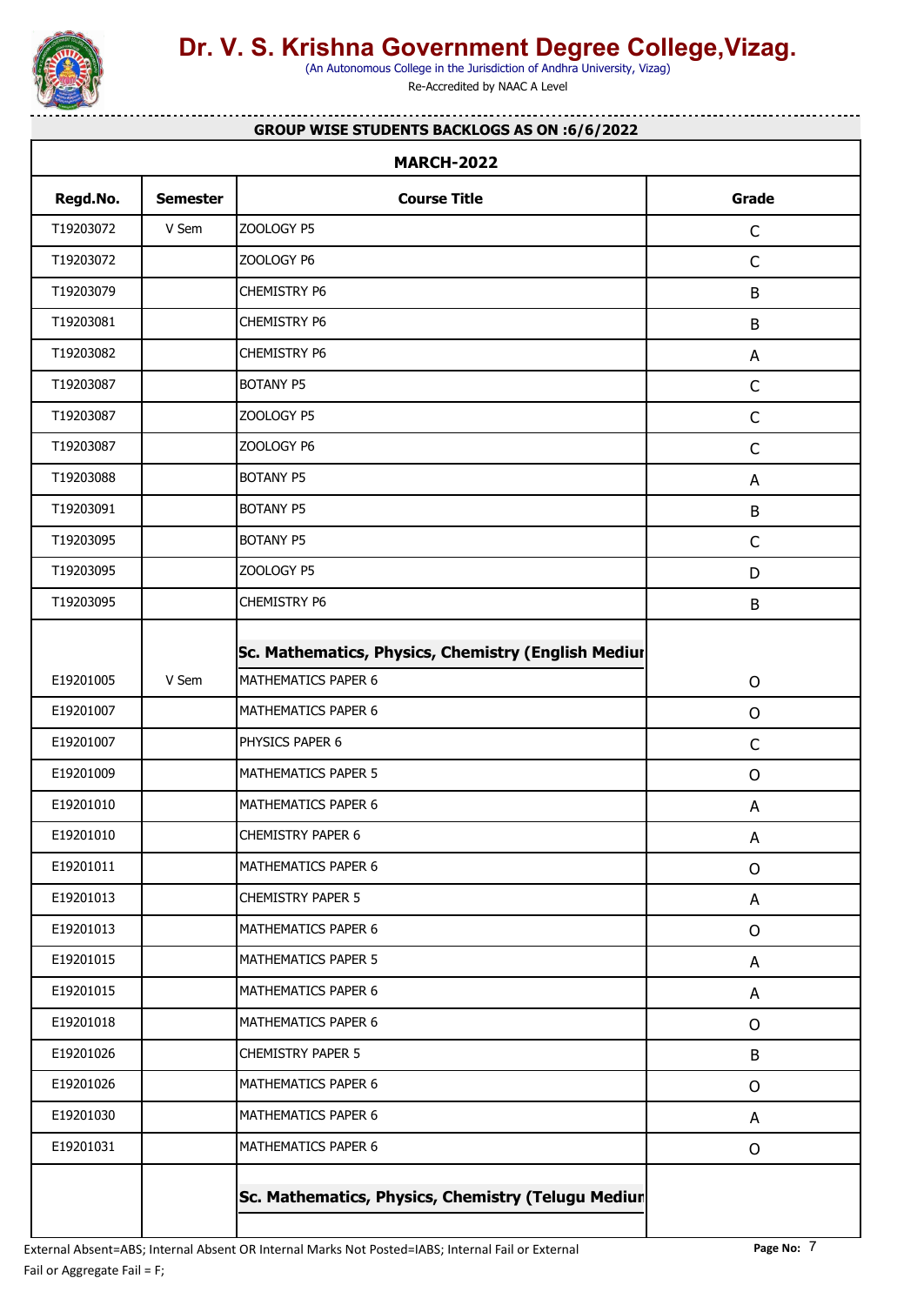

(An Autonomous College in the Jurisdiction of Andhra University, Vizag)

Re-Accredited by NAAC A Level

#### **GROUP WISE STUDENTS BACKLOGS AS ON :6/6/2022**

. . . . . . . . . . . . . . .

| <b>MARCH-2022</b> |                 |                          |              |  |
|-------------------|-----------------|--------------------------|--------------|--|
| Regd.No.          | <b>Semester</b> | <b>Course Title</b>      | Grade        |  |
| T19201050         | V Sem           | PHYSICS PAPER 6          | B            |  |
| T19201053         |                 | MATHEMATICS PAPER 5      | A            |  |
| T19201053         |                 | MATHEMATICS PAPER 6      | $\mathsf O$  |  |
| T19201054         |                 | MATHEMATICS PAPER 5      | A            |  |
| T19201055         |                 | MATHEMATICS PAPER 5      | $\mathsf{O}$ |  |
| T19201055         |                 | MATHEMATICS PAPER 6      | $\mathsf O$  |  |
| T19201055         |                 | PHYSICS PAPER 6          | A            |  |
| T19201057         |                 | MATHEMATICS PAPER 5      | A            |  |
| T19201059         |                 | <b>CHEMISTRY PAPER 5</b> | A            |  |
| T19201059         |                 | PHYSICS PAPER 6          | A            |  |
| T19201064         |                 | MATHEMATICS PAPER 6      | $\mathsf{O}$ |  |
| T19201066         |                 | MATHEMATICS PAPER 6      | $\mathsf O$  |  |
| T19201067         |                 | PHYSICS PAPER 5          | $\sf B$      |  |
| T19201067         |                 | MATHEMATICS PAPER 6      | $\mathsf{O}$ |  |
| T19201068         |                 | MATHEMATICS PAPER 6      | $\mathsf O$  |  |
| T19201071         |                 | PHYSICS PAPER 6          | A            |  |
| T19201072         |                 | <b>CHEMISTRY PAPER 5</b> | A            |  |
| T19201072         |                 | MATHEMATICS PAPER 6      | $\mathsf O$  |  |
| T19201074         |                 | MATHEMATICS PAPER 6      | $\mathsf{O}$ |  |
| T19201079         |                 | <b>CHEMISTRY PAPER 5</b> | A            |  |
| T19201081         |                 | MATHEMATICS PAPER 5      | $\mathsf O$  |  |
| T19201081         |                 | MATHEMATICS PAPER 6      | $\mathsf{O}$ |  |
| T19201082         |                 | MATHEMATICS PAPER 5      | $\mathsf{O}$ |  |
| T19201082         |                 | MATHEMATICS PAPER 6      | $\mathsf{O}$ |  |
| T19201082         |                 | <b>CHEMISTRY PAPER 6</b> | A            |  |
| T19201083         |                 | MATHEMATICS PAPER 5      | A            |  |
| T19201083         |                 | PHYSICS PAPER 5          | A            |  |
| T19201083         |                 | MATHEMATICS PAPER 6      | $\mathsf{O}$ |  |
| T19201085         |                 | MATHEMATICS PAPER 5      | $\mathsf{O}$ |  |
| T19201085         |                 | MATHEMATICS PAPER 6      | $\mathsf{O}$ |  |
| T19201091         |                 | MATHEMATICS PAPER 5      | A            |  |
| T19201091         |                 | MATHEMATICS PAPER 6      | $\mathsf{O}$ |  |
|                   |                 |                          |              |  |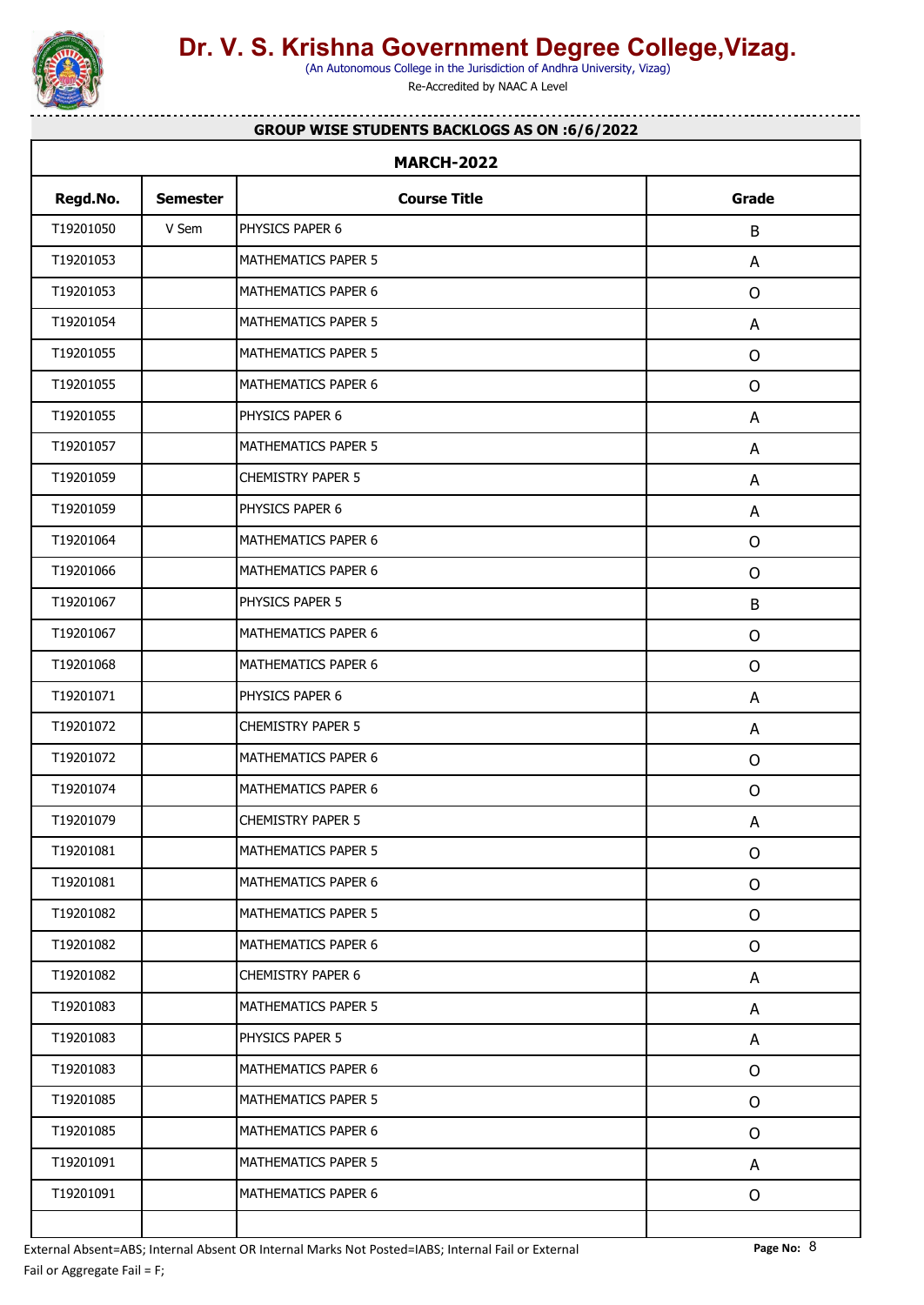

(An Autonomous College in the Jurisdiction of Andhra University, Vizag)

Re-Accredited by NAAC A Level

#### . . . . . . . . . . . . . . . **GROUP WISE STUDENTS BACKLOGS AS ON :6/6/2022**

| Regd.No.  | <b>Semester</b> | <b>Course Title</b>                                                            | Grade        |
|-----------|-----------------|--------------------------------------------------------------------------------|--------------|
| T19201095 | V Sem           | MATHEMATICS PAPER 5                                                            | $\mathsf{O}$ |
|           |                 | <b>B.Sc. Mathematics, Physics, Computer Science(EM)</b>                        |              |
| E19202001 | V Sem           | MATHEMATICS PAPER 6                                                            | A            |
| E19202003 |                 | MATHEMATICS PAPER 5                                                            | B            |
| E19202005 |                 | MATHEMATICS PAPER 5                                                            | $\circ$      |
| E19202005 |                 | MATHEMATICS PAPER 6                                                            | $\mathsf{O}$ |
| E19202014 |                 | MATHEMATICS PAPER 5                                                            | A            |
| E19202015 |                 | MATHEMATICS PAPER 6                                                            | $\mathsf{O}$ |
| E19202016 |                 | MATHEMATICS PAPER 5                                                            | B            |
| E19202016 |                 | MATHEMATICS PAPER 6                                                            | A            |
| E19202020 |                 | MATHEMATICS PAPER 6                                                            | $\mathsf{O}$ |
| E19202026 |                 | MATHEMATICS PAPER 5                                                            | B            |
| E19202026 |                 | MATHEMATICS PAPER 6                                                            | B            |
| E19202042 |                 | MATHEMATICS PAPER 5                                                            | $\mathsf{O}$ |
| E19202042 |                 | PHYSICS PAPER 5                                                                | B            |
| E19202042 |                 | MATHEMATICS PAPER 6                                                            | $\circ$      |
|           |                 |                                                                                |              |
| T19202050 | V Sem           | <b>B.Sc. Mathematics, Physics, Computer Science(TM)</b><br>MATHEMATICS PAPER 6 | $\mathsf{O}$ |
| T19202052 |                 | PHYSICS PAPER 6                                                                | A            |
| T19202055 |                 | MATHEMATICS PAPER 5                                                            | $\mathsf{O}$ |
| T19202056 |                 | PHYSICS PAPER 5                                                                | B            |
| T19202056 |                 | PHYSICS PAPER 6                                                                | B            |
| T19202057 |                 | PHYSICS PAPER 5                                                                | $\mathsf{C}$ |
|           |                 | COMPUTER SCIENCE PAPER 5                                                       | B            |
| T19202057 |                 |                                                                                |              |
| T19202057 |                 | PHYSICS PAPER 6                                                                |              |
| T19202059 |                 | MATHEMATICS PAPER 5                                                            | B<br>D       |
| T19202061 |                 | PHYSICS PAPER 5                                                                | B            |
| T19202061 |                 | COMPUTER SCIENCE PAPER 5                                                       | $\mathsf C$  |
| T19202061 |                 | PHYSICS PAPER 6                                                                | B            |
| T19202062 |                 | PHYSICS PAPER 6                                                                | B            |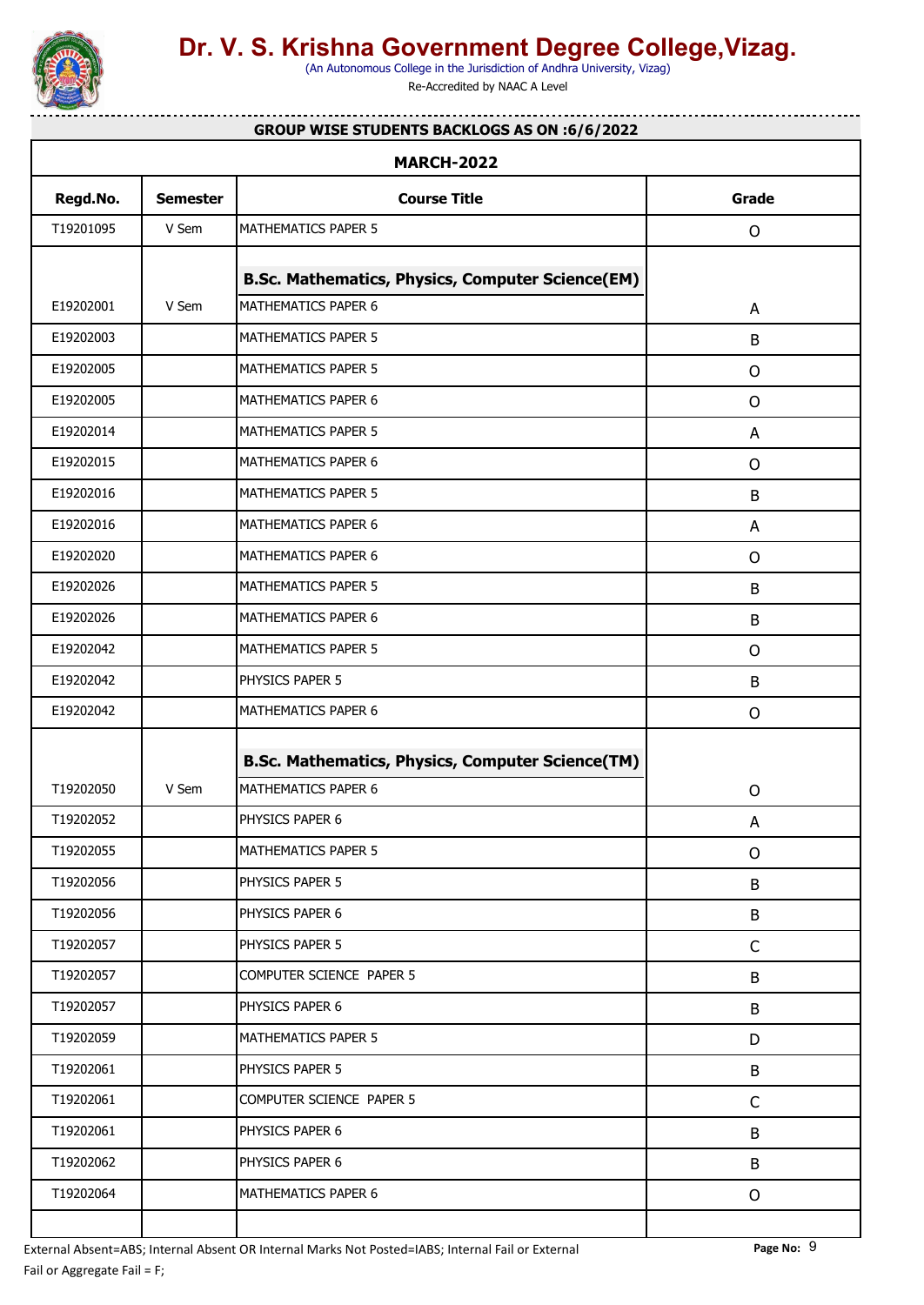

(An Autonomous College in the Jurisdiction of Andhra University, Vizag)

Re-Accredited by NAAC A Level

#### . . . . . . . . . . . . . . . **GROUP WISE STUDENTS BACKLOGS AS ON :6/6/2022**

| <b>MARCH-2022</b> |                 |                                                      |              |  |
|-------------------|-----------------|------------------------------------------------------|--------------|--|
| Regd.No.          | <b>Semester</b> | <b>Course Title</b>                                  | Grade        |  |
| T19202065         | V Sem           | MATHEMATICS PAPER 6                                  | $\mathsf{O}$ |  |
| T19202066         |                 | MATHEMATICS PAPER 6                                  | $\mathsf{O}$ |  |
| T19202068         |                 | COMPUTER SCIENCE PAPER 5                             | $\sf B$      |  |
| T19202068         |                 | MATHEMATICS PAPER 6                                  | B            |  |
| T19202068         |                 | PHYSICS PAPER 6                                      | B            |  |
| T19202069         |                 | MATHEMATICS PAPER 6                                  | B            |  |
| T19202070         |                 | MATHEMATICS PAPER 6                                  | $\mathsf{O}$ |  |
| T19202071         |                 | MATHEMATICS PAPER 6                                  | A            |  |
| T19202073         |                 | MATHEMATICS PAPER 6                                  | B            |  |
| T19202074         |                 | COMPUTER SCIENCE PAPER 5                             | A            |  |
| T19202074         |                 | MATHEMATICS PAPER 6                                  | $\circ$      |  |
| T19202075         |                 | MATHEMATICS PAPER 6                                  | A            |  |
| T19202076         |                 | MATHEMATICS PAPER 6                                  | A            |  |
| T19202077         |                 | MATHEMATICS PAPER 6                                  | A            |  |
| T19202078         |                 | MATHEMATICS PAPER 6                                  | $\circ$      |  |
| T19202081         |                 | MATHEMATICS PAPER 6                                  | $\mathsf{O}$ |  |
| T19202082         |                 | MATHEMATICS PAPER 6                                  | $\mathsf{O}$ |  |
| T19202084         |                 | MATHEMATICS PAPER 6                                  | $\circ$      |  |
| T19202084         |                 | PHYSICS PAPER 6                                      | A            |  |
| T19202085         |                 | MATHEMATICS PAPER 6                                  | $\mathsf C$  |  |
| T19202086         |                 | MATHEMATICS PAPER 6                                  | B            |  |
| T19202087         |                 | MATHEMATICS PAPER 6                                  | B            |  |
| T19202088         |                 | MATHEMATICS PAPER 6                                  | A            |  |
| T19202088         |                 | PHYSICS PAPER 6                                      | $\mathsf C$  |  |
|                   |                 | Sc. Mathematics, Chemistry, Industrial Chemistry (EN |              |  |
| E19207001         | V Sem           | MATHS P5                                             | A            |  |
| E19207001         |                 | MATHS P6                                             | A            |  |
| E19207002         |                 | MATHS P6                                             | $\mathsf C$  |  |
| E19207003         |                 | MATHS P6                                             | $\mathsf{O}$ |  |
| E19207004         |                 | MATHS P5                                             | A            |  |
| E19207004         |                 | MATHS P5 PRACTICALS                                  | F            |  |
| E19207004         |                 | MATHS P6 PRACTICALS                                  | F            |  |
|                   |                 |                                                      |              |  |